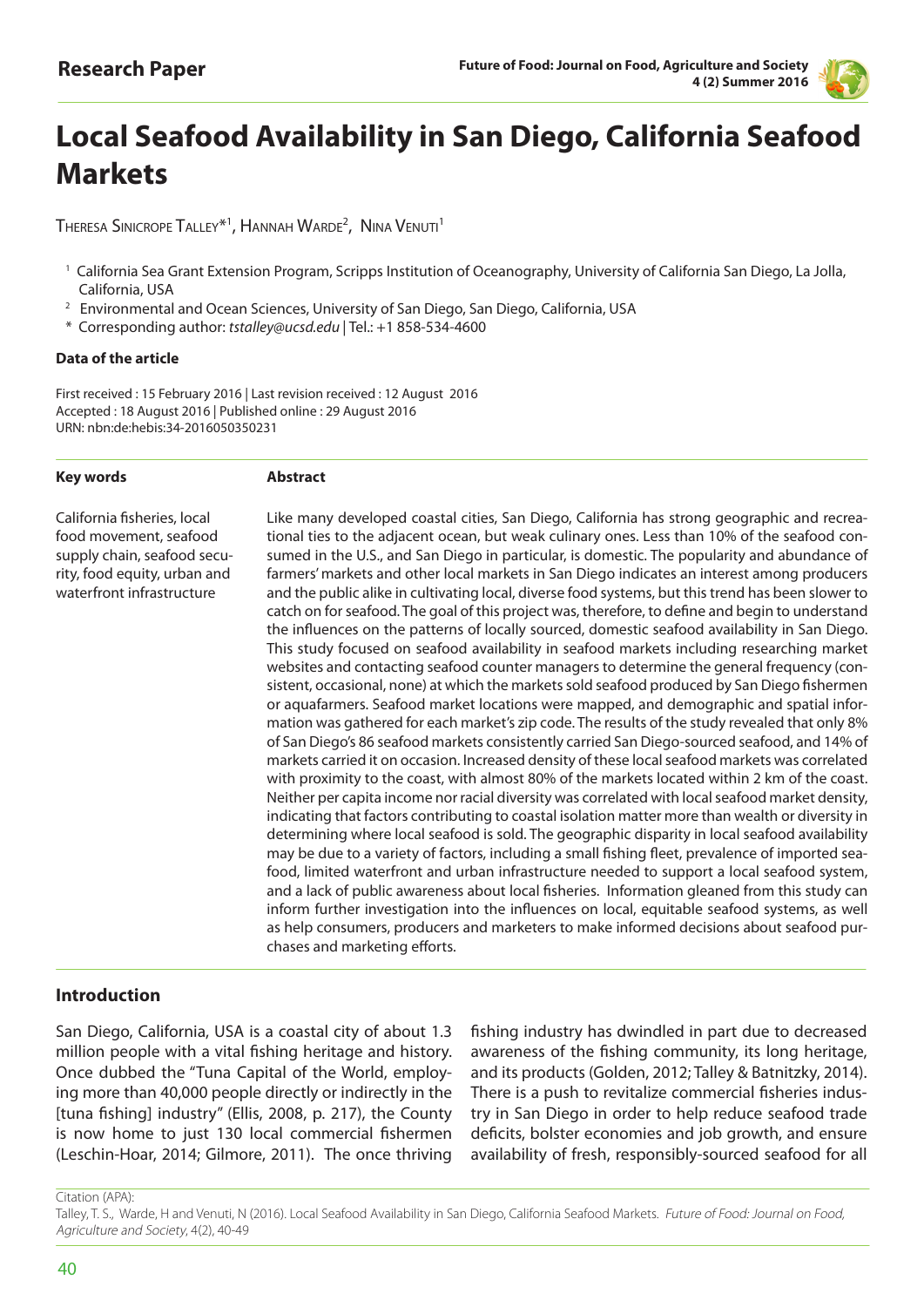**Future of Food: Journal on Food, Agriculture and Society, 4 (2)**



San Diego residents (Paxton, 1994; Weber & Matthews, 2008; Pitcher, Kalikoski, Pramod, & Short, 2009; Schwartz, 2009; Helvey & Wick, 2013; Loring, Gerlach, & Harrison, 2013).

The city's proximity to the Pacific Ocean should make locally caught seafood easily accessible, but less than 10% of the seafood consumed by San Diegans (and Americans at large) is domestic, and diets are species poor, with most of what is eaten coming from just three species: tuna, salmon, and shrimp (National Fisheries Institute, 2014; National Marine Fisheries Service, 2012; Talley & Batnitzky, 2014). The popularity and abundance of farmers' markets and other local-food markets in San Diego (San Diego County Farm Bureau, 2016) indicate a widespread interest among producers and the public alike in cultivating local, diverse food systems. However, this trend has been slower to catch on for seafood (O'hara, 2011).

Local food systems depend upon the traceability of products, including information on the source of a product, the pathways that product took to reach consumers, and where consumers can purchase responsibly-sourced and healthful food. While this information is often available for land based foods (e.g., Golan, et al., 2004; Levinson, 2009), it is largely lacking for seafood (Jacquet & Pauly, 2008). Long international supply chains, illegal, unreported and unregulated (IUU) fishing, mislabeling (or lack of labeling) of seafood products, and questionable third party certification schemes are all factors that complicate the traceability of seafood supply chains (FAO, 2012; Helyar et al., 2014; Jacquet & Pauly, 2008; Jacquet et al., 2010). This study's focus on determining the availability of locally caught seafood in San Diego speaks to this lack of transparency in the seafood supply chain, and contributes to local knowledge of the routes seafood may take in San Diego. This knowledge is crucial for both consumers and producers to make informed choices about food selection and marketing, such as identifying areas or communities where fresh seafood is in demand but not available (Johnson, 2007; Pieniak, Vanhonacker, & Verbeke, 2013). This information is also needed to develop and begin to test hypotheses about the barriers and trade-offs to secure, local food networks (Opara, 2003; Abatekassa & Peterson, 2011).

The goal of this study was, therefore, to provide a snapshot of locally sourced, domestic seafood availability in San Diego, and better understand some of the social influences on observed patterns of local seafood distribution. This goal was met by i) defining distributions of seafood markets, ii) determining the general sources of seafood sold at these markets, and iii) testing relationships between the abundance of local seafood markets, and distance from the coast, per capita income, and racial diversity.

## **Methodology**

## *Study area*

This study was conducted from January 2015 through June 2015, and focused on the City of San Diego, as defined by the nine City Council districts (excluding Imperial Beach; **Figure 1**). Within this boundary, there are a total of 30 zip codes. If a zip code only partially fell within a City Council district, then the whole zip code was included in the area of study.

## *Seafood markets*

A market or restaurant was defined as a "seafood market" if it had the word "seafood" in its name, or if it housed a dedicated, staffed fresh seafood counter that sold "fresh," uncooked seafood to the public. The markets were divided into seven categories: Fishermen's Market (a market owned and operated by commercial fishermen), Restaurant-Market (a retail market within a restaurant), Ethnic Market (a specialty market that primarily sold ethnic foods), Individual Market (a single store), Small Chain (≤5 markets owned by the same party), Large Chain (≥6 markets owned by the same party), and Wholesale/Distributor (an establishment that sold seafood primarily to markets, who then sold it to consumers). Maps were then created using ArcGIS® 10.3. The name, address, phone number, website address, and type of market were imported into ArcMap™, market addresses were geocoded using ArcGIS® toolbox, and markets were mapped on ArcGIS® basemaps; software and basemaps are the intellectual property of Esri and are used herein under license.

## *Availability of local seafood*

Each seafood market's website was researched and the seafood counter manager was contacted directly, by phone or in person, to determine the general frequency at which the market sold seafood produced by San Diego fishermen and aquafarmers (referred to as "San Diego seafood"). All of the distributors that were mentioned by market managers were also contacted in order to determine how often the distributors carried San Diego seafood; this information was used to assign a local seafood availability category to the seafood market. The following categories were assigned to each of the markets, according to the answers received:

*• Consistent* – the market contact confirmed that one or more San Diego-sourced products were available in the market throughout an average year.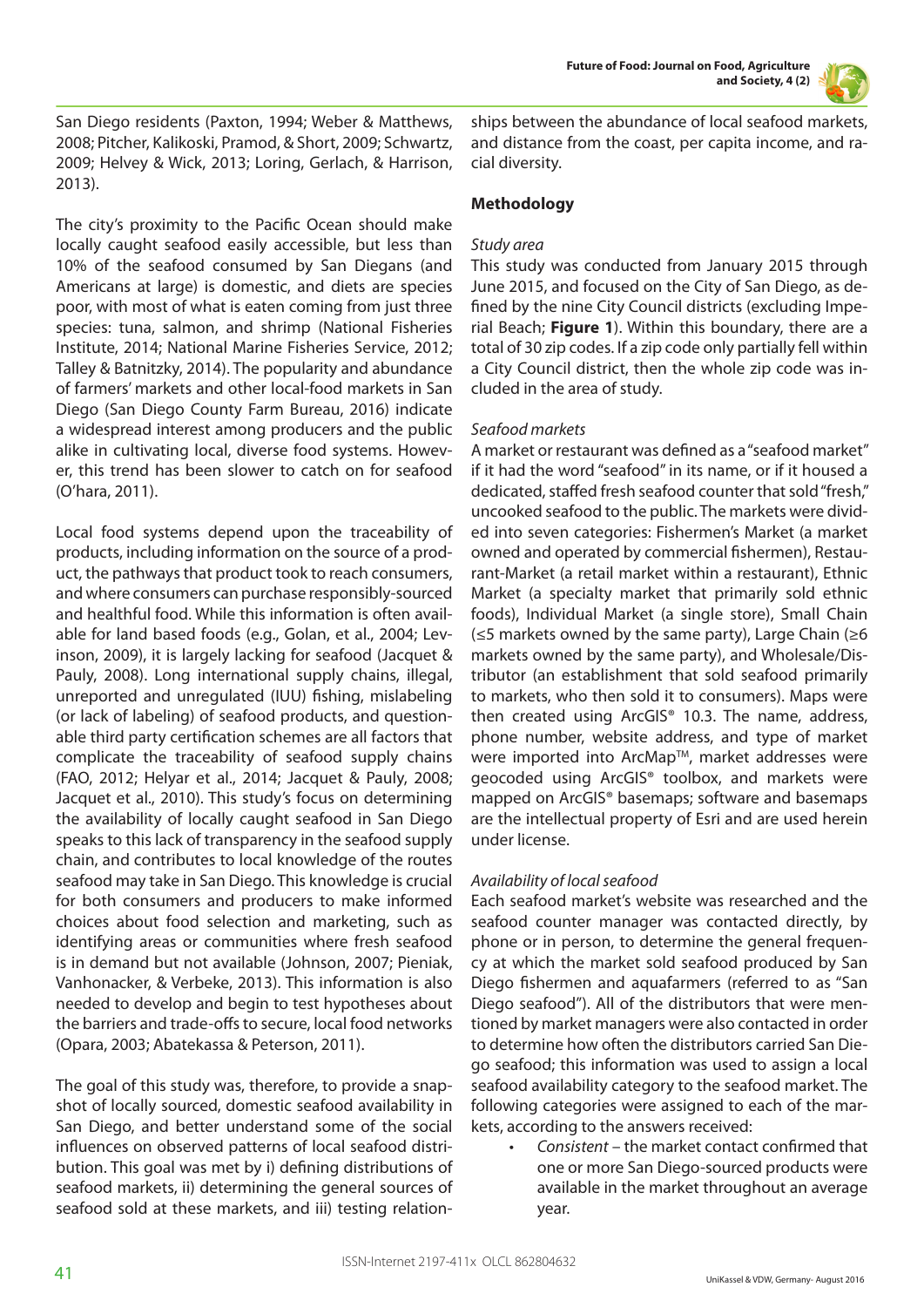



**Figure 1**: Maps of the City of San Diego, California showing distributions of the types of markets containing seafood counters (**A**), and the frequency at which the seafood markets carried San Diego-sourced seafood (**B**). Data are from January to June 2015.

- *• Occasional*  the contact stated that one or more San Diego-sourced products were available occasionally during an average year, and/ or said that products were potentially San Diego-sourced. (Products *potentially* came from a San Diego producer if products were sold to the market from a distributor who confirmed that it at least occasionally purchased that species from San Diego producers).
- *• None* the market contact confirmed that none of their available seafood came from San Diego producers.

## *Zip code characteristics*

Demographic and descriptive data for each zip code were gathered from the website city-data.com ("City Data," 2013) and the U.S. Census Bureau's database "American FactFinder" (U.S. Census Bureau, 2014). These data included land area, population size, per capita income, and population by race for each zip code. Shannon-Wiener's diversity index (normalized) was used to calculate the racial diversity of each zip code from the demographic data collected  $(H' = -(\sum [p_i^*ln(p_i)])/ln(S)$  where  $p_i$  is the proportion of the population of a specific race within a zip code to the total population of that zip code, and *S* is the total number of categories used to group people by race within that zip code.) The normalized version of Shannon-Wiener's diversity index gives a value between 0 and 1, where numbers closer to 1 represent more even,

diverse communities, and numbers closer to 0 represent communities more dominated by one group (Hurlbert, 1971; Gotelli, 2008; Ramezani, 2012). The density of markets (number of markets per area of each zip code) was calculated, as well as the distance from the nearest edge of each zip code to the coast, either to the Pacific Ocean, Mission Bay or San Diego Bay, whichever was closest.

## *Statistical analysis*

Relationships between seafood market density and available geographic and demographic variables (distance from coast, income, H' for racial diversity) were explored using stepwise, multiple regressions (Zar, 2009). Regression criteria were p≤0.10 to enter the model and both  $p > 0.05$  and  $R<sup>2</sup> < 0.05$  to be removed. Relationships between distance from the coast and both income and racial diversity (H') were explored using simple, polynomial regressions (Zar, 2009). All regressions were run using JMP Pro®12 (2015). Descriptive statistics, H' and correlation graphs were created in Microsoft Excel<sup>®</sup> 14.5.

## **Findings and Discussion**

## *The seafood in San Diego's seafood markets*

A total of 86 seafood markets served the city of San Diego's 1.3 million residents in the first half of 2015 (**Figure 1 A**). Only 8% of seafood markets consistently carried San Diego-sourced seafood, while 14% carried it on occasion (**Figure 1B**), or at least likely did. The source of seafood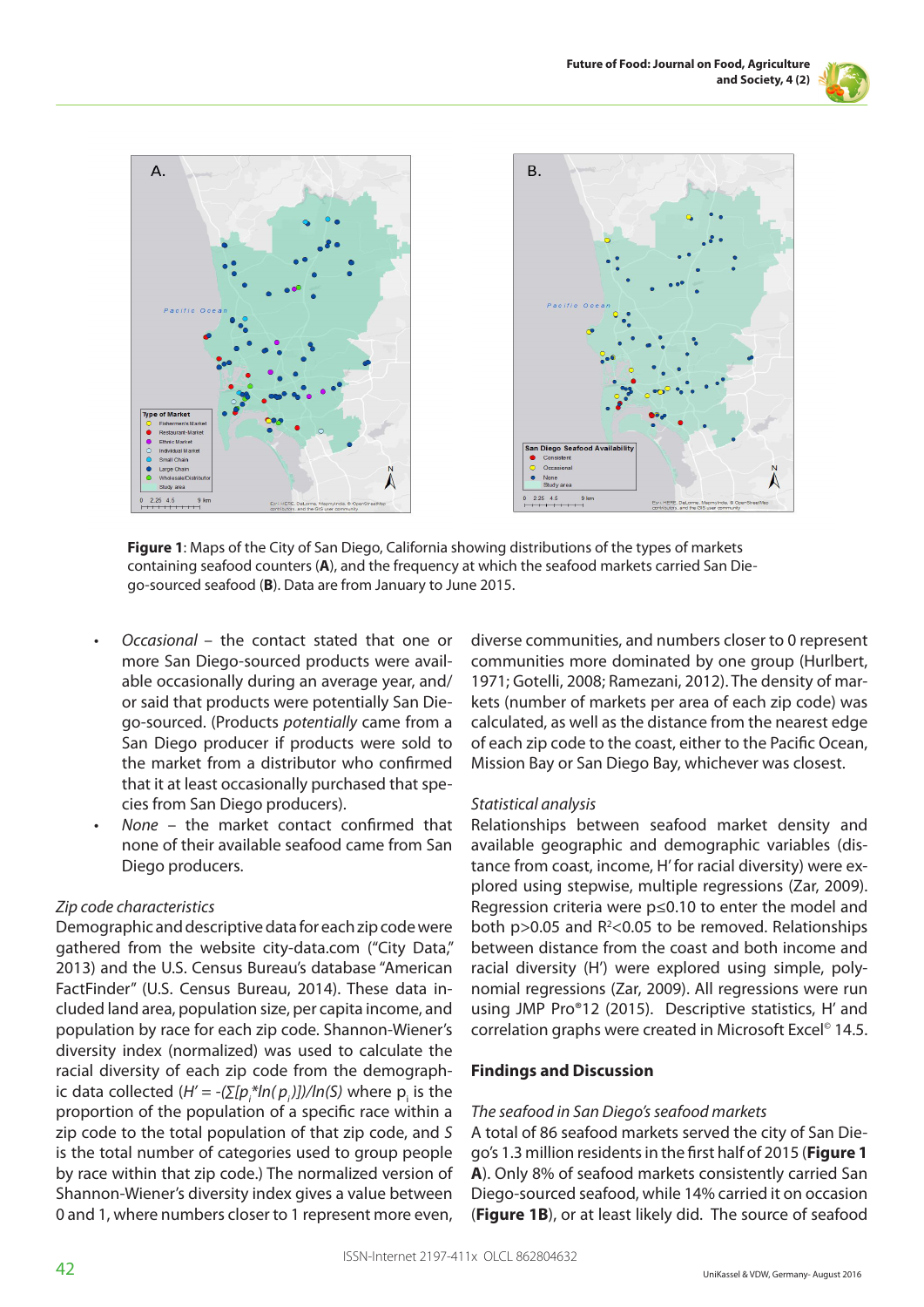

**Table 1**: Results of regression analyses. Forward stepwise multiple regressions tested for re lationships between density of (A) seafood markets and (B) local seafood markets, and the distance from the coast, annual income, and racial diversity. Only distance from the coast met the criteria to remain in the model. Simple polynomial regressions tested for relationships between (C) racial diversity, (D) income, and the distance from the coast. Data are from January to June 2015.

|                                            | R <sup>2</sup> | p      | F    | df(n)    |
|--------------------------------------------|----------------|--------|------|----------|
| A. Density of seafood markets              |                |        |      |          |
| distance from coast                        | 0.18           | 0.02   | 6.1  | 1,28(30) |
| <b>B. Density of local seafood markets</b> |                |        |      |          |
| distance from coast                        | 0.12           | 0.01   | 7.6  | 1,28(30) |
| C. Racial diversity (H')                   |                |        |      |          |
| distance from coast                        | 0.54           | < 0.01 | 15.5 | 2,27(30) |
| D. Income (per cap annual)                 |                |        |      |          |
| distance from coast                        | 0.20           | 0.04   | 3.5  | 2,27(30) |

purchased by markets from a distributor was often uncertain. If the market manager mentioned buying from a distributor who in turn had claimed to buy from San Diego fishermen, then we assumed that San Diego seafood was, by chance, at least occasionally available. This uncertainty revealed the need for improved traceability of the seafood supply chain and product source, if we hope to make informed decisions about seafood choices and local seafood systems.

There was only one fishermen's market, and one fisherman who consistently sold at several of the city's farmer's market; these were the only venues where consumers could buy San Diego's catch directly from producers. Most (80%) of seafood restaurant-markets carried San Diego seafood at least occasionally, while nearly 50% each of seafood wholesalers, individually owned markets, and small chain grocery markets reported carrying San Diego seafood occasionally or more frequently. None of the five ethnic markets and only 7% of large chain stores carried San Diego-sourced seafood; these two market types comprised 72% of all seafood markets in San Diego.

## *Distributions of local seafood*

Each zip code throughout the city had at least one sea-

food market of some type, indicating a citywide demand for fresh seafood, but this study revealed a geographic inequity in the supply of San Diego seafood. The density of all seafood markets (no.  $km^2$ ), as well as the density of markets selling local seafood (either consistently or occasionally), decreased with distance from the coast (**Figure 2A; Table 1**). In fact, 79% of markets selling San Diego seafood (and 100% of markets selling San Diego seafood consistently) were located within just 2 km of the coast. Neither per capita income nor racial diversity was correlated with the density of local seafood markets (comparison of **Figures 2A and 2B; Table 1**).

This link between local seafood access and distance does not mean that vulnerable communities are not among those lacking access to local seafood. Per capita income was lowest and racial diversity peaked in zip codes that were at intermediate distances (5-10 km) from the coast (**Figure 2B; Table 1**), revealing that this highly diverse, often underserved mid-city region of San Diego does not overlap with the distribution of local seafood availability (**Figure 2A**). Ethnic markets and large chain grocery stores, which generally did not offer locally caught species, were the main stores servicing this area. Similarly, large chain grocery stores with imported seafood were nearly the only sources of seafood available to low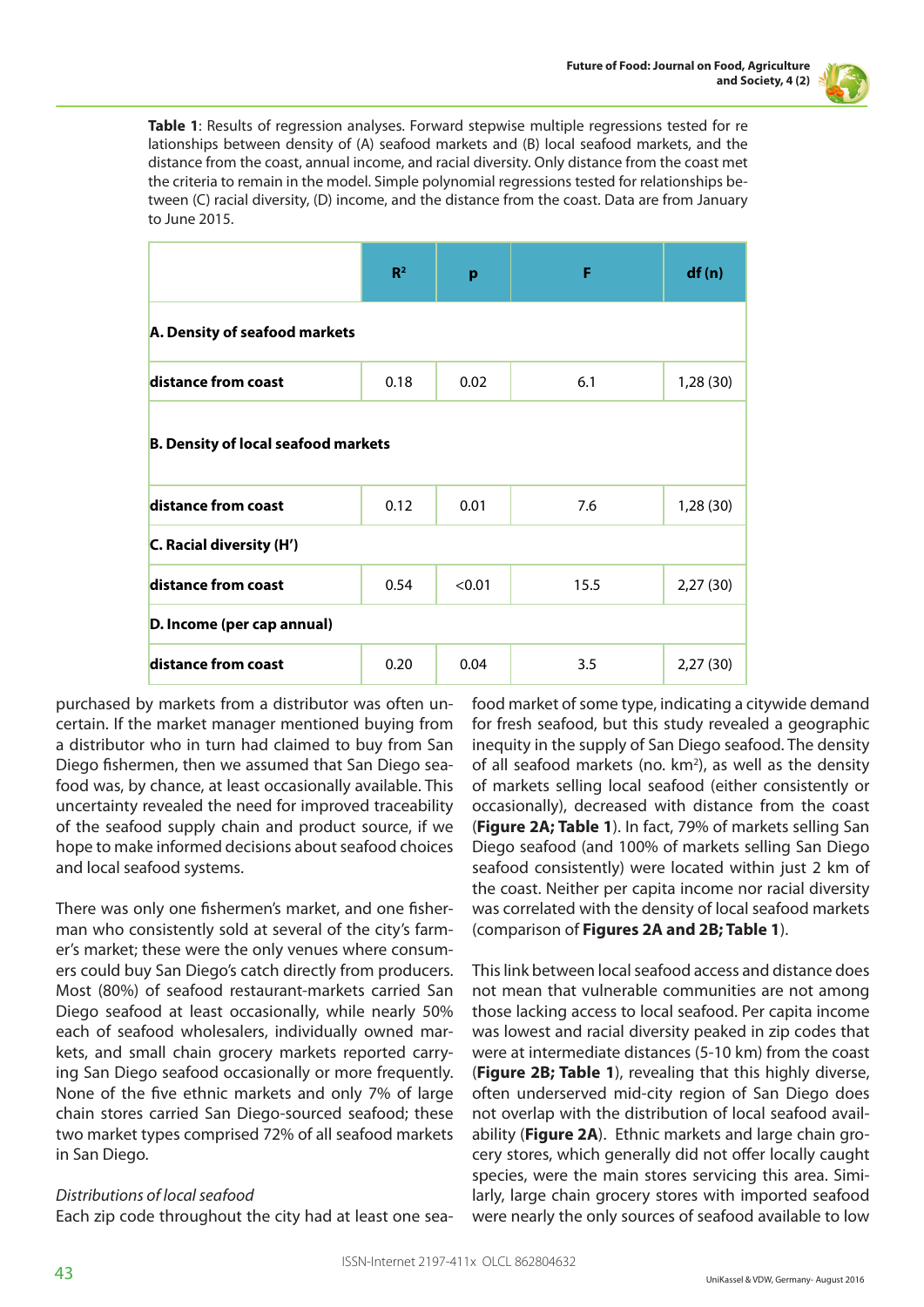



**Figure 2** : Relationship between distance of a zip code's nearest edge to the coast of the Pacific Ocean, Mission Bay, or San Diego Bay (km) and both (**A**) the number of local and all seafood markets, and (**B**) racial diversity (H') and per capita income (\$).

diversity, middle class inland San Diego.

#### *Potential limitations on local seafood access*

A small fishing fleet, prevalence of imported seafood as compared with domestic seafood, limited waterfront and urban infrastructure needed to process and/or distribute local seafood, and lack of awareness of local fisheries are a few possible explanations for limited access to San Diego seafood based on the relatively few markets in San Diego that carry local seafood, and the strong association between these markets and proximity to the coast.

Small fleets. The relatively small number of 130 commercial fishermen in San Diego is itself a barrier to expanding access to locally sourced seafood. In 2014, the 1.3 million San Diego residents likely consumed 8.6 million kg of seafood, about eight times the amount of seafood landed in San Diego that year (based on an estimated 6.6 kg of fresh, commercial seafood consumed by the average American during 2014) (California Department of Fish and Wildlife, 2015; National Marine Fisheries Service, 2015). It is clear that the current, small fishing fleet could not supply enough local seafood to keep up with the demand of the entire city. Moreover, over half of California's commercial fishermen will retire within the next five years, with not enough qualified people to fill these jobs (Gilmore, 2011; Society for Human Resource Management, 2013; Leschin-Hoar, 2014). Efforts, such as formal apprenticeship programs and supporting regulatory strategies, are needed to overcome the barriers to entry for new fishermen, which include costly permits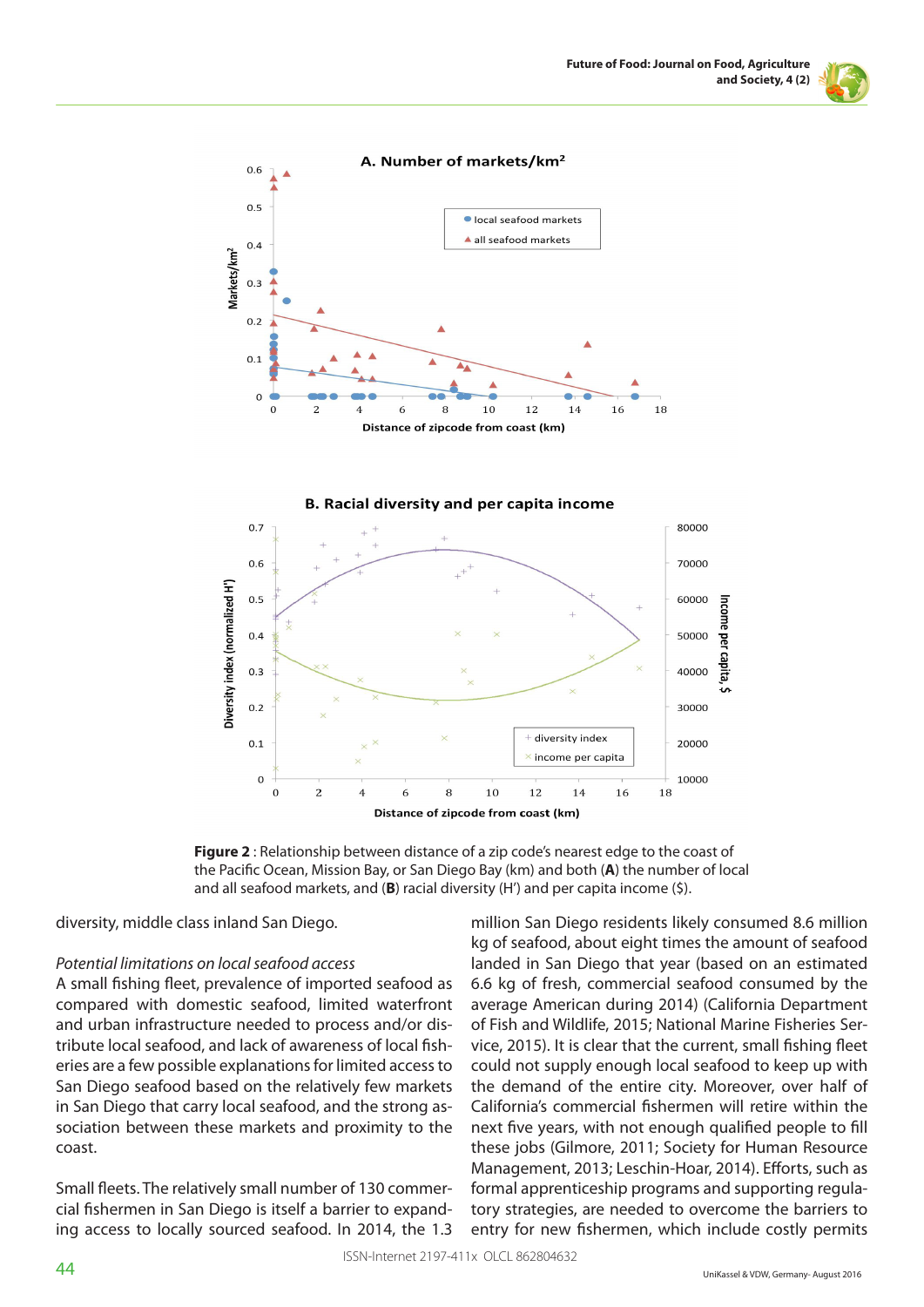



and gear, limited numbers of fishery permits, and lack of formal training (Lerman, Eyster, & Chambers, 2009; Unified Port of San Diego et al., 2010; Gilmore, 2011; Shoffler, 2016).

Prevalence of imported seafood. About 90% of the seafood consumed in the United States is imported from overseas (National Oceanic and Atmospheric Administration, 2016). In 2014, \$20.2 billion worth of seafood (2.5 billion kg) was imported into the U.S. By comparison that same year, the U.S. exported \$5.3 billion, almost the same value of seafood as it landed (\$5.5 billion for 4.3 billion kg) (National Marine Fisheries Service, 2014). The broad availability of imported seafood is in part a function of the globalized food system, which puts local fishing fleets, like San Diego's, in competition with large, industrialized international fishing outfits (Greenberg, 2014; National Oceanic and Atmospheric Administration, 2015). This uneven competition, coupled with other factors that disproportionately impact smaller fleets, may have catastrophic effects on small fishing communities. For example, the post World War II decline in San Diego's flourishing tuna industry was a result of a steady increase in the import of foreign caught tuna, in combination with restrictions implemented at home to reduce interactions between marine mammals and purse seines (widely adopted in the late 1950s), and limits placed on the extent of fishing grounds for the San Diego fleet (Schoell, 1999; Sullaway, 2008; Showley, 2012). Additionally, because of their national scope, large chain grocery stores do not often purchase products from local producers, instead utilizing large-scale "distribution centers that collect and deliver food products to individual retail stores" (Abatekassa & Peterson, 2011, p. 51). Chain supermarkets have established, long-term relationships with distributors who collect goods from producers who can meet the supermarkets' insurance, price, and volume requirements (Abatekassa & Peterson, 2011). These entrenched food pathways limit expansion and support for local food systems, often resulting in few places for consumers to buy fish caught by local fishermen, as observed in San Diego.

The availability of local seafood in this globalized market-dominated system may also be low due to low local retention of catch. Over one third of U.S. commercial landings are exported abroad (National Marine Fisheries Service, 2014; Greenberg, 2014, introduction). The extent to which San Diego landings are kept within the area is somewhat unclear and varies with species. Some San Diego fishermen testified that only 20 to 25% of their catch stays in San Diego (Shoffler, 2016). Similarly, a recent study revealed that 95 to 99% of San Diego-caught California spiny lobster and 90% of market squid are

shipped abroad, primarily to the Chinese market (Shoffler, 2016; Masury and Tripp, 2016). Regardless of the exact percentage of San Diego catch that is retained in the area, it is clear that retention could be improved to better meet the demand of the city's residents. For example, supplies can be increased with a more efficient distribution throughout the greater San Diego region of locally caught species, in particular species that are inadvertently caught (e.g., "trash fish"; Oko, 2011) and those that were once desirable, but are now largely exported for uses other than direct consumption (e.g. market squid, sardine) (Ueber & MacCall, 2005). Efforts like direct marketing, where fishermen sell directly to consumers and the food service industry, can also help to increase local retention of local catch, while allowing fishermen to capture more of the value added to their product and collectively build resilience to socio-ecological vulnerabilities (Johnson, 2007; Stoll, Dubik, & Campbell, 2015). Direct markets allow for more local sales of a greater diversity of local seafood because people are more apt to try novel foods when presented with the choices and the ability to hear about sourcing and preparation from producers (Talley & Batnitzky, 2014)

Waterfront and urban infrastructure. Even with more fishermen and fish there remains, however, a noted lack of waterfront infrastructure used for docking, offloading, maintaining boats and gear, holding and refrigerating catch, and direct marketing of catch along the San Diego coast (Halmay, 2013). Recent efforts have restored some waterfront infrastructure in San Diego, including provision of dock space for the fishermen's market, as well as the replacement of one dock with a new crane and hoist, and the installation of an ice machine and a live holding tank (Unified Port of San Diego et al., 2010). These upgrades are, however, relatively few given the size and needs of the fleet, controlled by non-fishermen entities, and installed in a location where few commercial fishermen dock (Harvey, 2013). The increased establishment and upkeep of fishermen-owned and operated waterfront infrastructure will help overcome this infrastructural barrier to establishing local food systems, and forge pathways between San Diego fishermen, and the San Diego consumers, retailers, and distributors who have been largely choosing imported seafood (Gloucester Community Panel, 2003; Culver, Richards, & Pomeroy, 2007; U.S. Department of Agriculture, 2015).

Urban infrastructure that can support a local fishing industry and food system is also needed. The most common urban planning strategies implemented in the U.S. to promote local community-based food production and to improve equitable access to local food products involve preserving rural agricultural land, supporting ur-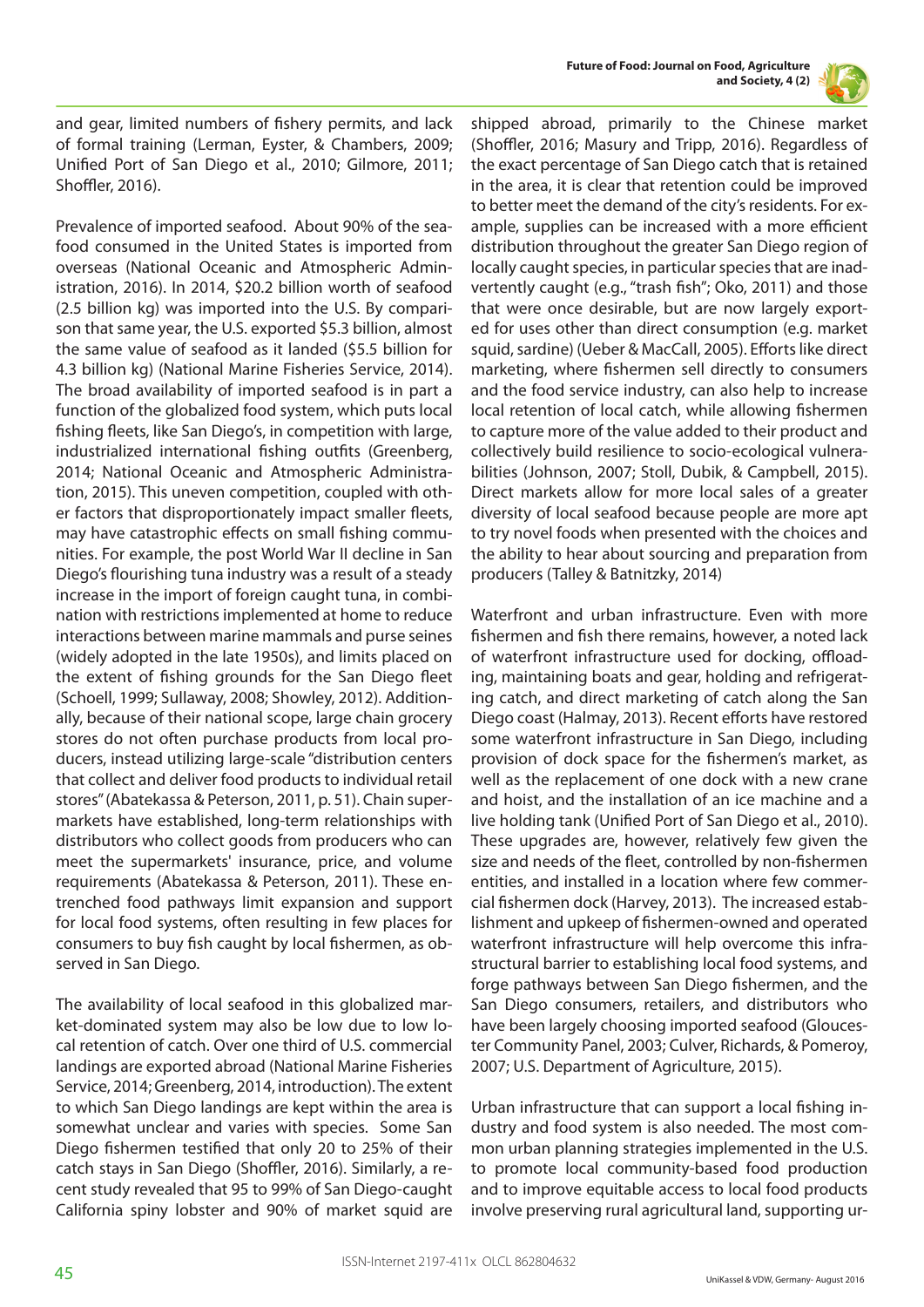

ban farms and community gardens, and improving consumer access to farmers' markets (Hodgson, 2012; e.g., Marin County Community Development Agency, 2007). Less emphasized are strategies for supporting local and regional food distribution and processing networks (Hodgson, 2012). Because the production side of local marine seafood systems is restricted to the coast, it may be more important to promote local distributional and processing infrastructure to encourage retention and consumption of local seafood in San Diego, although this may reduce the added revenue fishermen reap from direct marketing their catch. Local distribution companies may help bridge the gap between fishermen and local markets, and establish those trusted relationships between producers, distributors, and retailers that are missing on a local scale (Abatekassa & Peterson, 2011).

Public awareness. Lastly, the significant difference between the seafood species that are regularly consumed by San Diegans, and the species that are caught by San Diego fishermen, likely contributes to the low consumption of local seafood (Talley and Batnitzky, 2014). San Diego fisheries include some mainstream species, including higher trophic level finfish like tuna and swordfish, but also many less well-known fisheries (invertebrates such as Kellet's whelk and wavy turban snail, and coastal groundfish and pelagics, such as rockfish, sablefish, and Pacific mackerel) (Talley & Batnitzky, 2014; Tuna Harbor Dockside Market, 2016; California Department of Fish & Wildlife, 2015). The very narrow San Diego seafood diet – compounded by prevalent, inexpensive imports of mainstream species – results in an egregious lack of awareness of the species landed locally (Talley & Batnitzky, 2014). This lack of awareness and dietary adventurousness is likely a deterrent to selling locally caught species throughout the city, and may partially explain why local seafood is not widely available. As mentioned above, direct marketing serves as a potential solution to this problem, as consumers may be more likely to try new foods when they have personal relationships with the producers, are presented with information about sourcing and preparation, and are offered the chance to taste new items (Zepeda & Deal, 2009; Talley & Batnitzky, 2014).

## **Conclusion**

The information provided by this study provides a snapshot of the current conditions of the availability of local, San Diego-sourced seafood in San Diego markets. The large majority of markets carrying local seafood are located within 2 km of the coast, cutting off most of this coastal city from its own seafood. Solutions to improving local seafood availability include training a new generation of fishermen, and increasing the social capital and infrastructure needed to boost direct sales, local retention rates, and equitable distribution of locally caught seafood. Raising consumer awareness about local fisheries through direct marketing experiences and outreach efforts will contribute to a stronger demand for locally caught species and support of the local fishing industry.

The results of this study, as well as the limitations and potential solutions discussed above, reveal that there are many remaining research needs within San Diego's seafood system. Uncertain, but likely important, are the impacts of law, policy, local history, global and local economics, marketing, and zoning or land use configurations on the growth of the fishing industry, the supplies and public demand for local seafood, and on the distribution and equitable access to local seafood products. Further, socio-economic analyses are needed to understand the trade-offs, barriers and opportunities associated with strengthening the local seafood system.

# **Acknowledgement**

We thank K. Shea and E. Sommer for help with compiling seafood market information, D. Talley and C. Pomeroy for reviewing an early version of this paper, and three anonymous reviewers for their helpful comments that greatly improved this manuscript. Support for this project was provided by California Sea Grant under project number 2015-A/EA-AR-32.

# **Conflict of Interests**

The authors hereby declare that there are no conflicts of interest.

## **References**

Abatekassa, G., & Peterson, H. C. (2011). Market access for local food through the conventional food supply chain. *International Food and Agribusiness Management Review* 14(1), 41-60.

California Department of Fish and Wildlife. (2015). Poundage and value of landings by port, San Diego area during 2014. In *California commercial landings for 2014*. Retrieved from *https://www.wildlife.ca.gov/Fishing/Commercial/Landings#26004609-2014.* Accessed 10 February 2016.

City Data. (2013). San Diego, California. Retrieved from *http://www.city-data.com/zipmaps/San-Diego-California. html#92108*. Accessed 02 February 2016.

Culver, C. S., Richards, J. B., & Pomeroy, C. M. (2007). *Commercial fisheries of the Santa Barbara Channel and*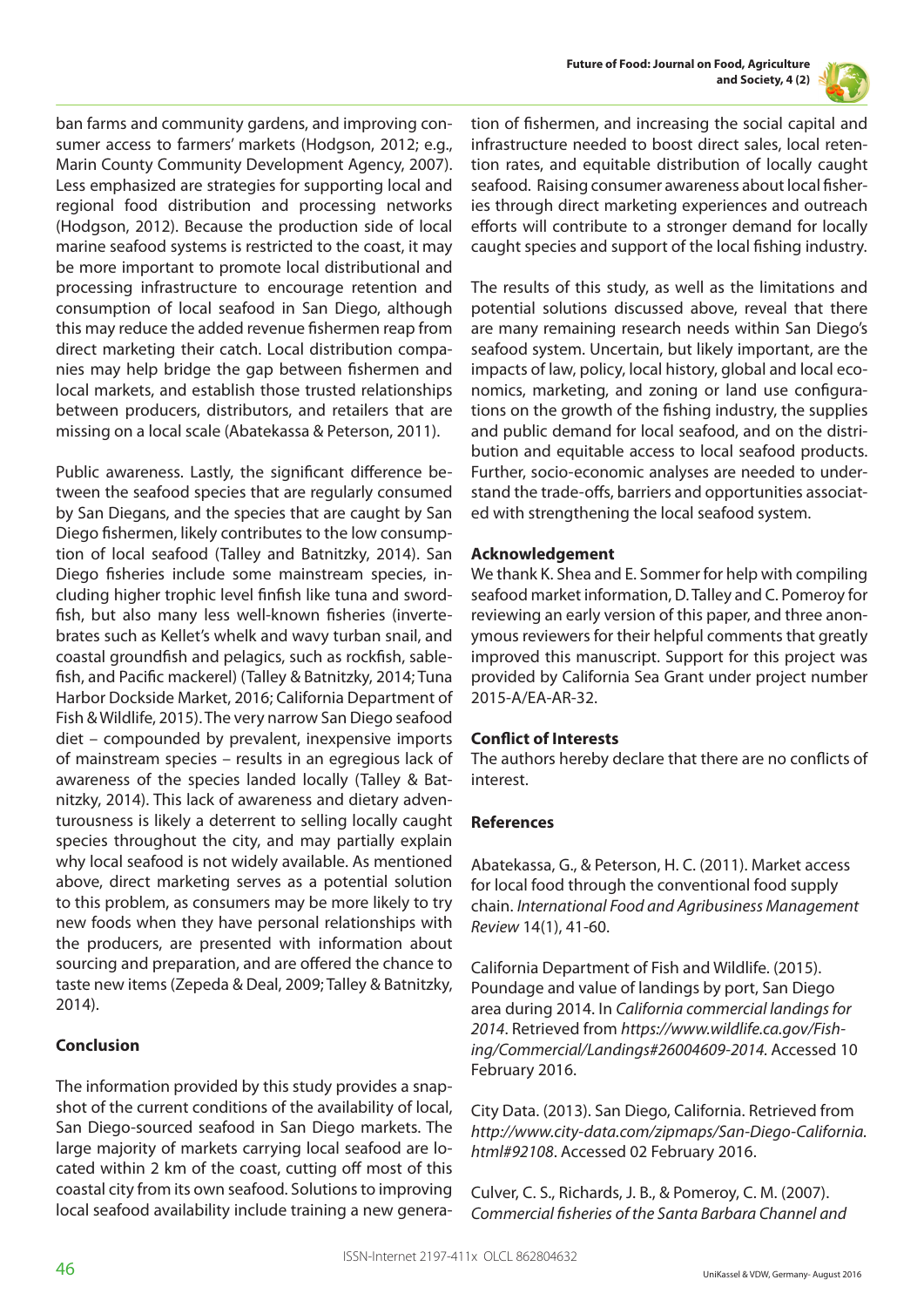**Future of Food: Journal on Food, Agriculture and Society, 4 (2)**



*associated infrastructure needs*. California Sea Grant College Program.

Ellis, R. (2008). *Tuna: A love story*. New York: Alfred A. Knopf.

Food and Agricultural Organization of the United Nations (FAO). (2012). *The state of world fisheries and aquaculture 2012*. Rome, Italy.

Gilmore, J. (2011, February 7). *Commercial Fisheries Revitalization Plan: Plan suggested for supporting commercial fishing industry*. Retrieved from *https://www.portofsandiego.org/commercial-fisheries/2429-plan-suggested-for supporting-commercial-fishing-industry.html.* Accessed 03 February 2016.

Gloucester Community Panel. (2003, October 15). A study of Gloucester's commercial fishing infrastructure: Interim report. Submitted to the New England Fishery Management Council. Retrieved from *http://seagrant. mit.edu/cmss/comm\_mtgs/commmtgsDraftone/GloucesterNO.pdf.* Accessed 03 August 2016.

Golden, C. (2012, Fall). The end of the line or a new beginning for San Diego's fishermen? *Edible San Diego*, 18, 34-38.

Golan, E., Krissoff, B., Kuchler, F., Calvin, L., Nelson, K., & Price, G. (2004). Traceability in the U.S. Food Supply: Economic Theory and Industry Studies. *USDA ERS. Agricultural Economic Report Number 830.* Retrieved from *http://www.ers.usda.gov/media/806613/aer830\_1\_.pdf.* Accessed 09 August 2016.

Gotelli, N. J. (2008). *A Primer of Ecology* (4th ed.). Sunderland, MA: Sinauer Associates, Inc.

Greenberg, P. (2014). *American catch: The fight for our local seafood*. New York: Penguin.

Halmay, P. (2013, March 26). *Gentrification of the Port of San Diego: The case for building social capital* [PDF document]. National Working Waterfronts & Waterways Symposium. Retrieved from *http://wsg.washington.edu/ wordpress/wp-content/uploads/outreach/nwwws/A4/ A4\_Halmay.pdf.* Accessed 24 January 2016.

Harvey, K. P. (2013, June 21). Wharf cleanup worries commercial fishermen. *San Diego Union Tribune*. Retrieved from *http://www.sandiegouniontribune.com/ news/2013/jun/21/driscolls-wharf-fishermen-disagreement/.* Accessed 24 January 2016.

Helvey, M., & Wick, T. (2013). Caught in the USA – Benefit of buying local, sustainably harvested seafood (Draft). Retrieved from *http://www.nmfs.noaa.gov/ stories/2013/07/docs/caught\_in\_the\_usa\_\_\_benefits\_of\_ buying\_local\_web.pdf*. Accessed 10 February 2016.

Helyar, S. J., Lloyd, H. a. D., de Bruyn, M., Leake, J., Bennett, N., & Carvalho, G. R. (2014). Fish product mislabeling: Failings of traceability in the production chain and implications for Illegal, Unreported and Unregulated (IUU) fishing. *PLoS ONE*, 9(6), 1-7.

Hodgson, K. (2012). Planning for food access and community-based food systems: A national scan and evaluation of local comprehensive and sustainability plans. American Planning Association. Retrieved from *https:// planning-org-uploaded-media.s3.amazonaws.com/legacy\_resources/research/foodaccess/pdf/foodaccessreport. pdf.* Accessed 02 August 2016.

Hurlbert, S. H. (1971). The nonconcept of species diversity: A critique and alternative parameters. *Ecology* 52: 577–586.

Jacquet, J. L. & Pauly, D. (2008). Trade secrets: Renaming and mislabeling of seafood. *Marine Policy* 32, 309-318.

Jacquet, J. L., Pauly, D., Ainley, D., Holt, S., Dayton, P., & Jackson, J. (2010). Seafood stewardship in crisis. *Nature* 467(7311), 28-9.

Johnson, T. (ed.). (2007). Alaska, Oregon, & Washington Sea Grant. *Fishermen's Direct Marketing Manual*. 4th ed. University of Washington.

Lerman, R. I., Eyster, L., & Chambers, K. (2009). Benefits and challenges of registered apprenticeship: The sponsors' perspective. *A Final Report for U. S. Department of Labor, Employment and Training Administration and Office of Policy Development and Research*. Retrieved from *http://files.eric.ed.gov/fulltext/ED508268.pdf.* Accessed 25 January 2016.

Leschin-Hoar, C. (2014, June 18). What's stopping fishermen from tackling the market on dry land. *Voice of San Diego*. Retrieved from *http://www.voiceofsandiego.org/ active-voice/whats-stopping-fishermen-from-tacklingthe-market-on-dry-land/*. Accessed 07 January 2016.

Levinson, D. (2009). Traceability in the Food Supply Chain. Department of Health and Human Services. Office of Inspector General. Retrieved from *http://oig. hhs.gov/oei/reports/oei-02-06-00210.pdf.* Accessed 10 August 2016.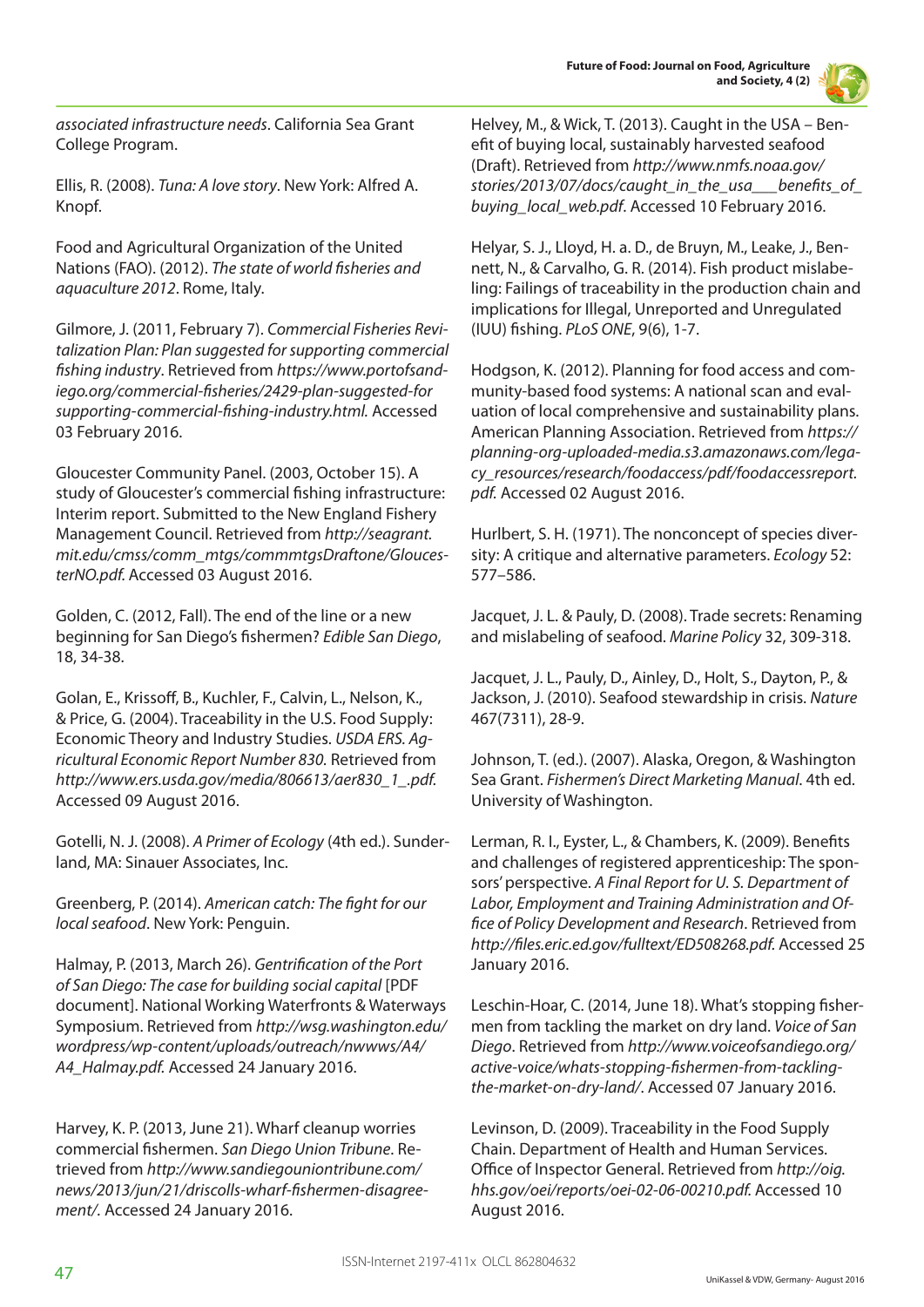

Loring, P. A., Gerlach, S. C., & Harrison, H. L. (2013). Seafood as local food: Food security and locally caught seafood on Alaska's Kenai Peninsula. *Journal of Agriculture, Food Systems, and Community Development* 3, 13-30.

Marin County Community Development Agency. (2007). The natural systems and agricultural element. In *Marin Countywide Plan*. Adopted by the Marin County Board of Supervisors. Retrieved from *http://www. marincounty.org/~/media/files/departments/cd/he/ cwp\_cd2.pdf.* Accessed 02 August 2016.

Masury, K., & Tripp, E. (2016). Follow Your Fish: California spiny lobster and California market squid. *FollowYourFish.com*. Accessed 02 August 2016.

National Fisheries Institute. (2014). *Top 10 consumed seafoods*. Retrieved from *www.aboutseafood.com/ about/about-seafood/top-10-consumed-seafoods.* Accessed 07 January 2016.

National Marine Fisheries Service, National Oceanic and Atmospheric Administration. (2014). Commercial Fisheries Statistics. Retrieved from *https://www.st.nmfs. noaa.gov/commercial-fisheries/index* 2014: Landed: \$5.5 billion, 9,507,952,063 lbs; Exported: \$5.3 billion, 3,288,018,271 lbs; Imported: \$20.2 billion, 5,562,527,430 lbs*.* Accessed 11 August 2016.

National Marine Fisheries Service, National Oceanic and Atmospheric Administration. (2012). *Fisheries of the United States: Current fishery statistics no. 2011*. Silver Spring, MD: NOAA. Retrieved from *https://www.st.nmfs. noaa.gov/Assets/commercial/fus/fus11/FUS2011.pdf.*  Accessed 15 January 2016.

National Marine Fisheries Service, National Oceanic and Atmospheric Administration. (2015). Per capita consumption. In *Fisheries of the United States: Current fishery statistics* no. 2014. Silver Spring, MD: NOAA. Retrieved from *http://www.st.nmfs.noaa.gov/Assets/commercial/ fus/fus14/documents/09\_PerCapita2014.pdf*. Accessed 15 January 2016.

National Oceanic and Atmospheric Administration (NOAA). (2015). Final key outcomes memo: *U.S. west coast swordfish meeting*. Retrieved from *http://www. westcoast.fisheries.noaa.gov/publications/fishery\_management/hms\_program/swordfish2015/westcoast\_ swordfish\_kom\_final\_09012015.pdf.* Accessed 15 January 2016.

National Oceanic and Atmospheric Administration (NOAA). (2016). *Global wild fisheries.* Retrieved from *http://www.fishwatch.gov/sustainable-seafood/the-glob-* *al-picture*. Accessed 10 August 2016.

O'hara, J. K. (2011, August). *Market forces: Creating jobs through public investment in local and regional food systems*. Cambridge, MA: Union of Concerned Scientists (UCS) Publications. Retrieved from *http://sustainableagriculture.net/wp-content/uploads/2011/08/market-forces-report.pdf.* Accessed 01 February 2016.

Oko, D. (2011). Trash Fish: It's What's For Dinner. Audubon Magazine. Retrieved from *http://www.audubon.org/ magazine/september-october-2011/trash-fish-its-whatsdinner.* Accessed 11 August 2016.

Opara, L. U. (2003, January). Traceability in agriculture and food supply chain: A review of basic concepts, technological implications, and future prospects. European *Journal of Operational Research* 1(1), 101-106.

Paxton, A. (1994). *The food miles report: The dangers of long-distance food transport*. London: SAFE Alliance. Retrieved from *http://www.sustainweb.org/publications /?id=191.* Accessed 08 January 2016.

Pieniak, Z., Vanhonacker, F., & Verbeke, W. (2013). Consumer knowledge and use of information about fish and aquaculture. *Food Policy* 40, 25-30.

Pitcher, T., Kalikoski, D., Pramod, G., & Short, K. (2009). Not honouring the code. *Nature* 457, 658-659.

Ramezani, H. (2012). A note on the normalized definition of Shannon's Diversity Index in landscape pattern analysis. *Environment and Natural Resources Research* 2(4), 54-60.

San Diego County Farm Bureau. (2016). *Certified Farmers' Markets*. Retrieved from *http://www.sdfarmbureau. org/BuyLocal/Farmers-Markets.php#markets*. Accessed 05 January 2016.

Schoell, M. (1999, Winter). The Marine Mammal Protection Act and its role in the decline of San Diego's tuna fishing industry. *The Journal of San Diego History* 45(1). Retrieved from *http://www.sandiegohistory.org/journal/99winter/tuna.htm*. Accessed 06 January 2016.

Schwartz, J. D. (2009, June 11). Buying local: How it boosts the economy. *TIME*. Retrieved from: *http://content.time.com/time/business/article/0,8599,1903632,00. html.* Accessed 14 January 2016.

Shoffler, S. M. (2016, July/August). San Diego's seafood challenge. *Edible San Diego,* 36, 18-19.